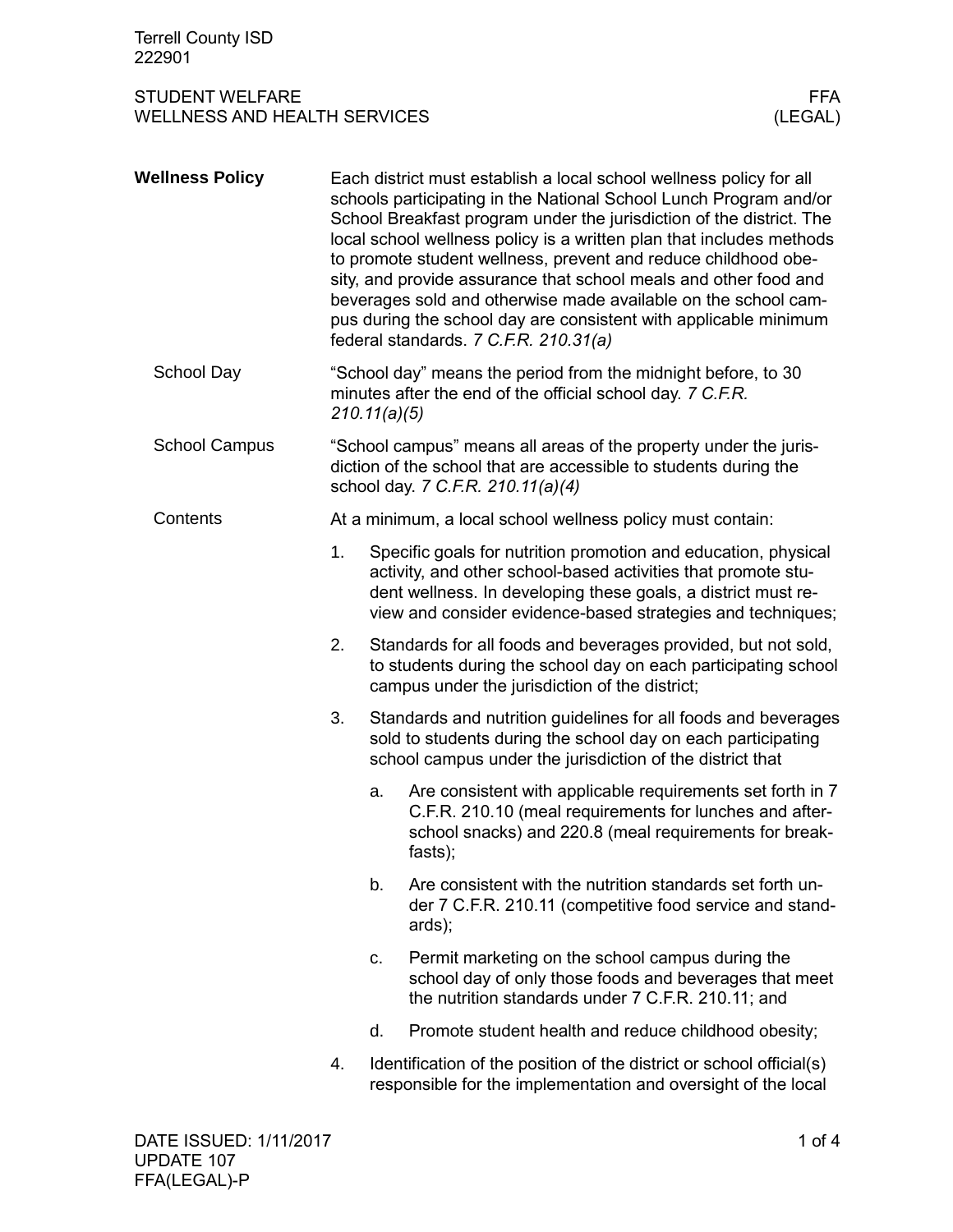## STUDENT WELFARE FFA<br>WELLNESS AND HEALTH SERVICES WELLNESS (LEGAL) WELLNESS AND HEALTH SERVICES

|                                                     |    | school wellness policy to ensure each school's compliance<br>with the policy;                                                                                                                                                                                                                                                                                                                                 |  |  |  |  |
|-----------------------------------------------------|----|---------------------------------------------------------------------------------------------------------------------------------------------------------------------------------------------------------------------------------------------------------------------------------------------------------------------------------------------------------------------------------------------------------------|--|--|--|--|
|                                                     | 5. | A description of the manner in which parents, students, repre-<br>sentatives of the school food authority, teachers of physical<br>education, school health professionals, the school board,<br>school administrators, and the general public are provided an<br>opportunity to participate in the development, implementation,<br>and periodic review and update of the local school wellness<br>policy; and |  |  |  |  |
|                                                     | 6. | A description of the plan for measuring the implementation of<br>the local school wellness policy, and for reporting local school<br>wellness policy content and implementation issues to the pub-<br>lic as required below.                                                                                                                                                                                  |  |  |  |  |
| <b>Public Involvement</b><br>and Notification       |    | A district must:                                                                                                                                                                                                                                                                                                                                                                                              |  |  |  |  |
|                                                     | 1. | Permit parents, students, representatives of the school food<br>authority, teachers of physical education, school health pro-<br>fessionals, the school board, school administrators, and the<br>general public to participate in the development, implementa-<br>tion, and periodic review and update of the local school well-<br>ness policy.                                                              |  |  |  |  |
|                                                     | 2. | Inform the public about the content and implementation of the<br>local school wellness policy, and make the policy and any up-<br>dates available to the public annually.                                                                                                                                                                                                                                     |  |  |  |  |
|                                                     | 3. | Inform the public about progress toward meeting the goals of<br>the local school wellness policy and compliance with the local<br>school wellness policy by making the triennial assessment, as<br>required at item 2 under Implementation Assessments and<br>Updates below, available to the public in an accessible and<br>easily understood manner.                                                        |  |  |  |  |
| Implementation<br>Assessments and<br><b>Updates</b> |    | A district must:                                                                                                                                                                                                                                                                                                                                                                                              |  |  |  |  |
|                                                     | 1. | Designate one or more district or school officials to ensure<br>that each participating school complies with the local school<br>wellness policy.                                                                                                                                                                                                                                                             |  |  |  |  |
|                                                     | 2. | At least once every three years, assess schools' compliance<br>with the local school wellness policy, and make assessment<br>results available to the public. The assessment must measure<br>the implementation of the local school wellness policy, and in-                                                                                                                                                  |  |  |  |  |

clude: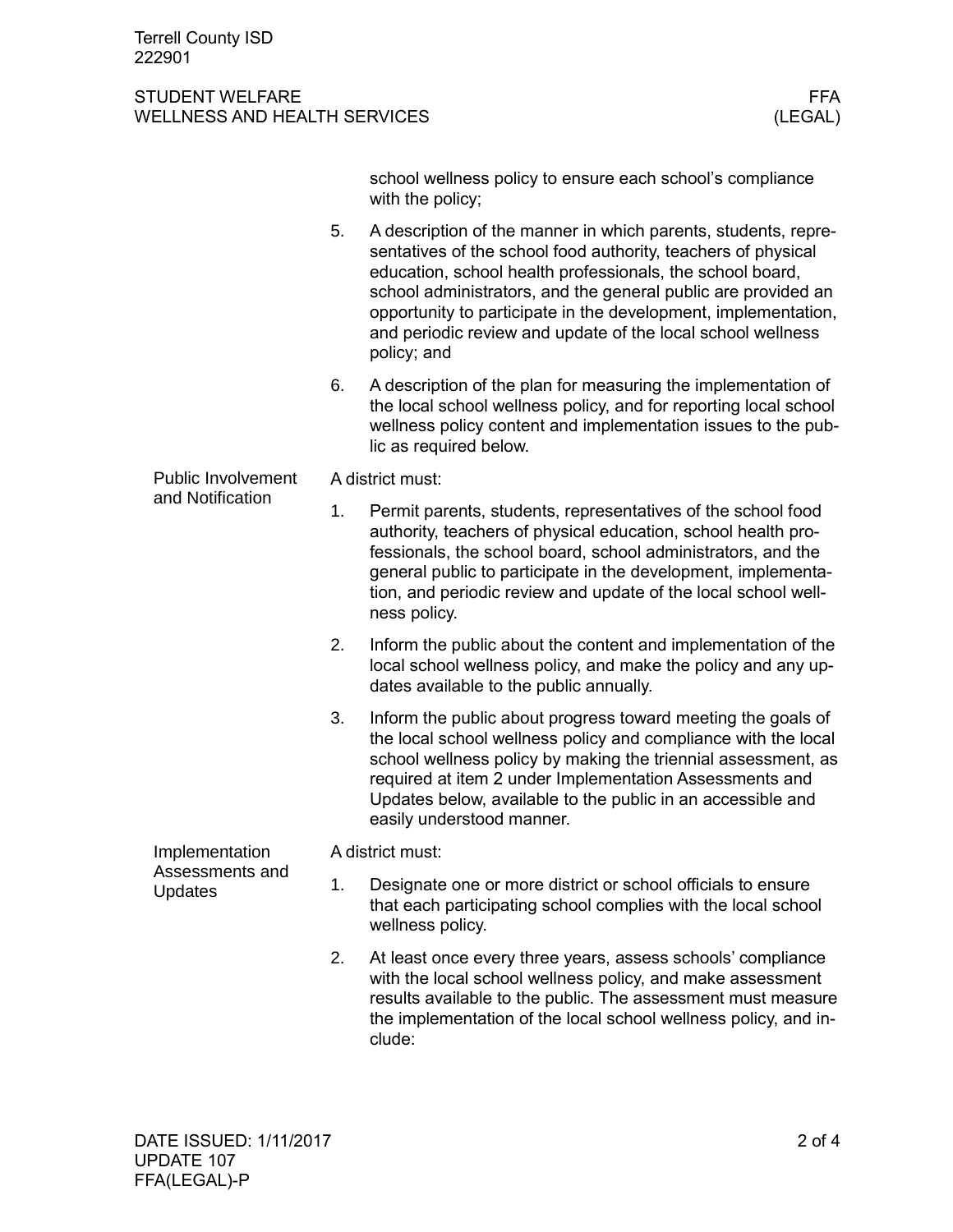## STUDENT WELFARE FFA<br>WELLNESS AND HEALTH SERVICES WELLNESS (LEGAL) WELLNESS AND HEALTH SERVICES

|                                            |                                                                                                                                                                                                        | a.                                                                                                                                                                                                                                                                                 | The extent to which schools under the jurisdiction of the<br>district are in compliance with the local school wellness<br>policy; |  |  |
|--------------------------------------------|--------------------------------------------------------------------------------------------------------------------------------------------------------------------------------------------------------|------------------------------------------------------------------------------------------------------------------------------------------------------------------------------------------------------------------------------------------------------------------------------------|-----------------------------------------------------------------------------------------------------------------------------------|--|--|
|                                            |                                                                                                                                                                                                        | b.                                                                                                                                                                                                                                                                                 | The extent to which the district's local school wellness<br>policy compares to model local school wellness policies;<br>and       |  |  |
|                                            |                                                                                                                                                                                                        | c.                                                                                                                                                                                                                                                                                 | A description of the progress made in attaining the goals<br>of the local school wellness policy.                                 |  |  |
|                                            | 3.                                                                                                                                                                                                     | Make appropriate updates or modifications to the local school<br>wellness policy, based on the triennial assessment.                                                                                                                                                               |                                                                                                                                   |  |  |
| Recordkeeping                              | A district must retain records to document compliance with the re-<br>quirements of this policy. These records include, but are not limited<br>to:                                                     |                                                                                                                                                                                                                                                                                    |                                                                                                                                   |  |  |
|                                            | 1.                                                                                                                                                                                                     |                                                                                                                                                                                                                                                                                    | The written local school wellness policy;                                                                                         |  |  |
|                                            | 2.                                                                                                                                                                                                     | Documentation demonstrating compliance with community in-<br>volvement requirements, including requirements to make the<br>local school wellness policy and triennial assessments availa-<br>ble to the public as required at Implementation Assessments<br>and Updates above; and |                                                                                                                                   |  |  |
|                                            | 3.                                                                                                                                                                                                     |                                                                                                                                                                                                                                                                                    | Documentation of the triennial assessment of the local school<br>wellness policy for each school under its jurisdiction.          |  |  |
|                                            | Healthy, Hunger-Free Kids Act of 2010, Pub. L. No. 111-296, sec.<br>204, 124 Stat. 3183 (2010) [42 U.S.C. 1758b]; 7 C.F.R. 210.31(c)-<br>(f)                                                           |                                                                                                                                                                                                                                                                                    |                                                                                                                                   |  |  |
|                                            | [See CO for requirements relating to food services management,<br>EHAA for state law requirements relating to health education, and<br>FJ for requirements relating to food and beverage fundraisers.] |                                                                                                                                                                                                                                                                                    |                                                                                                                                   |  |  |
| <b>Change in Health</b><br><b>Services</b> | Before a district or a school may expand or change the health-care<br>services available at a school in the district from those that were<br>available on January 1, 1999, the board must:             |                                                                                                                                                                                                                                                                                    |                                                                                                                                   |  |  |
|                                            | 1.                                                                                                                                                                                                     | Hold a public hearing at which the board provides an oppor-<br>tunity for public comment and discloses all information on the<br>proposed health-care services, including:                                                                                                         |                                                                                                                                   |  |  |
|                                            |                                                                                                                                                                                                        | a.                                                                                                                                                                                                                                                                                 | All health-care services to be provided;                                                                                          |  |  |
|                                            |                                                                                                                                                                                                        | b.                                                                                                                                                                                                                                                                                 | Whether federal law permits or requires any health-care<br>service provided to be kept confidential from parents;                 |  |  |
|                                            |                                                                                                                                                                                                        | c.                                                                                                                                                                                                                                                                                 | Whether a child's medical records will be accessible to<br>the parent;                                                            |  |  |
| DATE ISSUED: 1/11/2017                     |                                                                                                                                                                                                        |                                                                                                                                                                                                                                                                                    | 3 of 4                                                                                                                            |  |  |